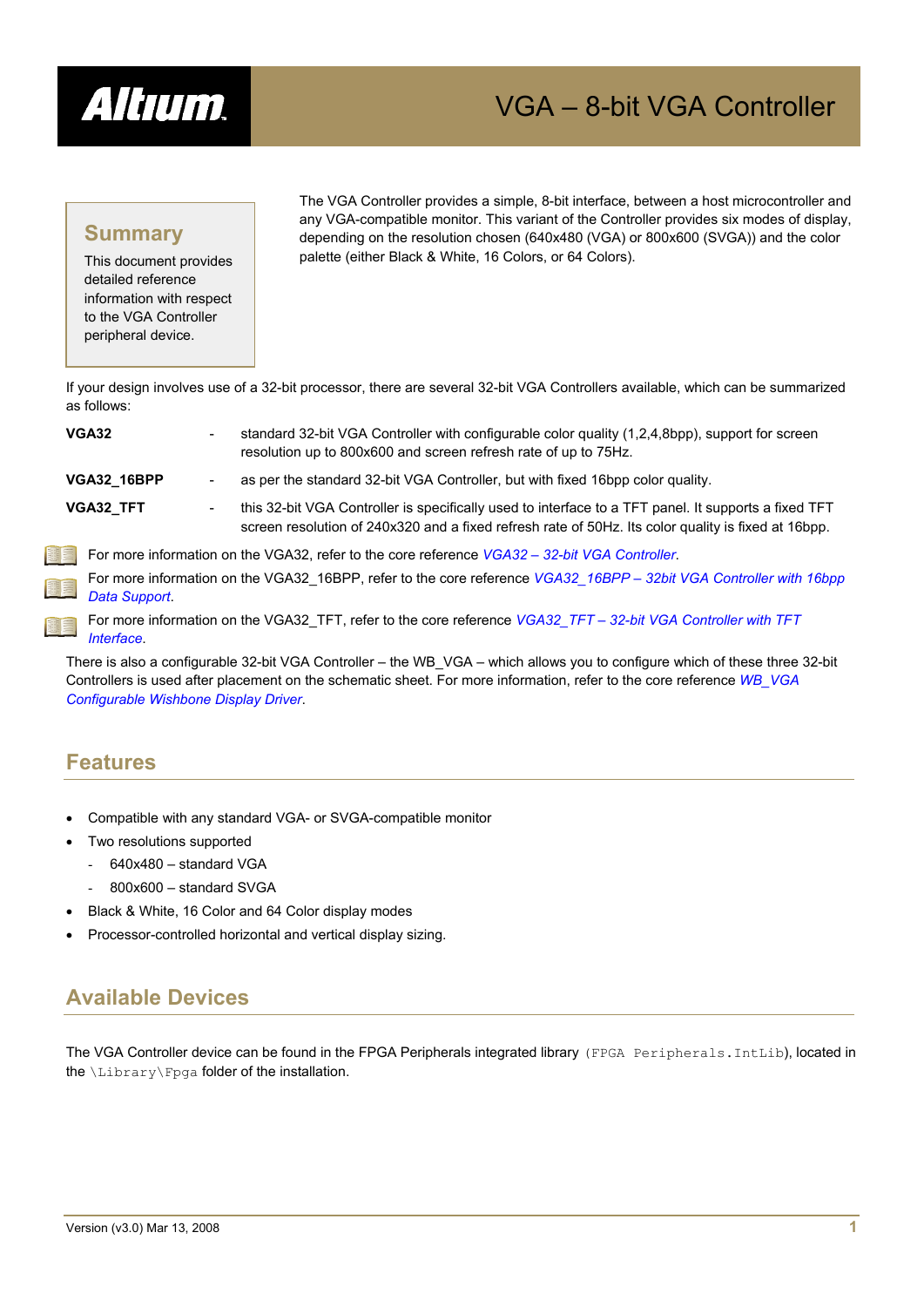## **Functional Description**

## **Symbol**



*Figure 1. VGA Controller Symbol – 8-bit non-Wishbone variant (VGA)* 

### **Pin Description**

*Table 1. VGA Pin description* 

| <b>Name</b>                   | <b>Type</b> | Polarity/<br><b>Bus size</b> | <b>Description</b>                                                                                                                                                                                 |  |
|-------------------------------|-------------|------------------------------|----------------------------------------------------------------------------------------------------------------------------------------------------------------------------------------------------|--|
| <b>Global Control Signals</b> |             |                              |                                                                                                                                                                                                    |  |
| <b>CLK</b>                    |             | Rising                       | Global system clock. This clock determines the maximum rate at which<br>pixels can be sent to the monitor. The frequency of the clock signal<br>determines the refresh rate as follows:<br>640x480 |  |
|                               |             |                              |                                                                                                                                                                                                    |  |
|                               |             |                              | $CLK = 25MHz$ , Refresh = 60Hz<br>CLK = 30MHz, Refresh = 72Hz                                                                                                                                      |  |
|                               |             |                              | 800×600                                                                                                                                                                                            |  |
|                               |             |                              | $CLK = 40MHz$ , Refresh = 60Hz                                                                                                                                                                     |  |
|                               |             |                              | CLK = 50MHz, Refresh = 72Hz.                                                                                                                                                                       |  |
| <b>RST</b>                    |             |                              |                                                                                                                                                                                                    |  |
|                               |             | High                         | Global system reset                                                                                                                                                                                |  |
|                               |             |                              | <b>VGA Input Settings Signals</b>                                                                                                                                                                  |  |
| <b>RESOLUTION</b>             |             | High / Low                   | This input selects the screen resolution to be used.                                                                                                                                               |  |
|                               |             |                              | $1 = 640x480$ (VGA)                                                                                                                                                                                |  |
|                               |             |                              | $0 = 800x600$ (SVGA).                                                                                                                                                                              |  |
| CMOD                          |             | $\overline{2}$               | This input selects the color palette to be used:                                                                                                                                                   |  |
|                               |             |                              | $00 = Black & White$                                                                                                                                                                               |  |
|                               |             |                              | $01 = 16$ Colors                                                                                                                                                                                   |  |
|                               |             |                              | $10 = 64$ Colors.                                                                                                                                                                                  |  |
| DISPSIZE H                    |             | 10                           | This input determines the number of viewable pixels to be displayed in<br>each line of a frame and is therefore used to control the horizontal extents<br>of the visible display area.             |  |
| DISPSIZE V                    |             | 10                           | This input determines the number of lines to be displayed in a frame and<br>is therefore used to control the vertical extents of the visible display area.                                         |  |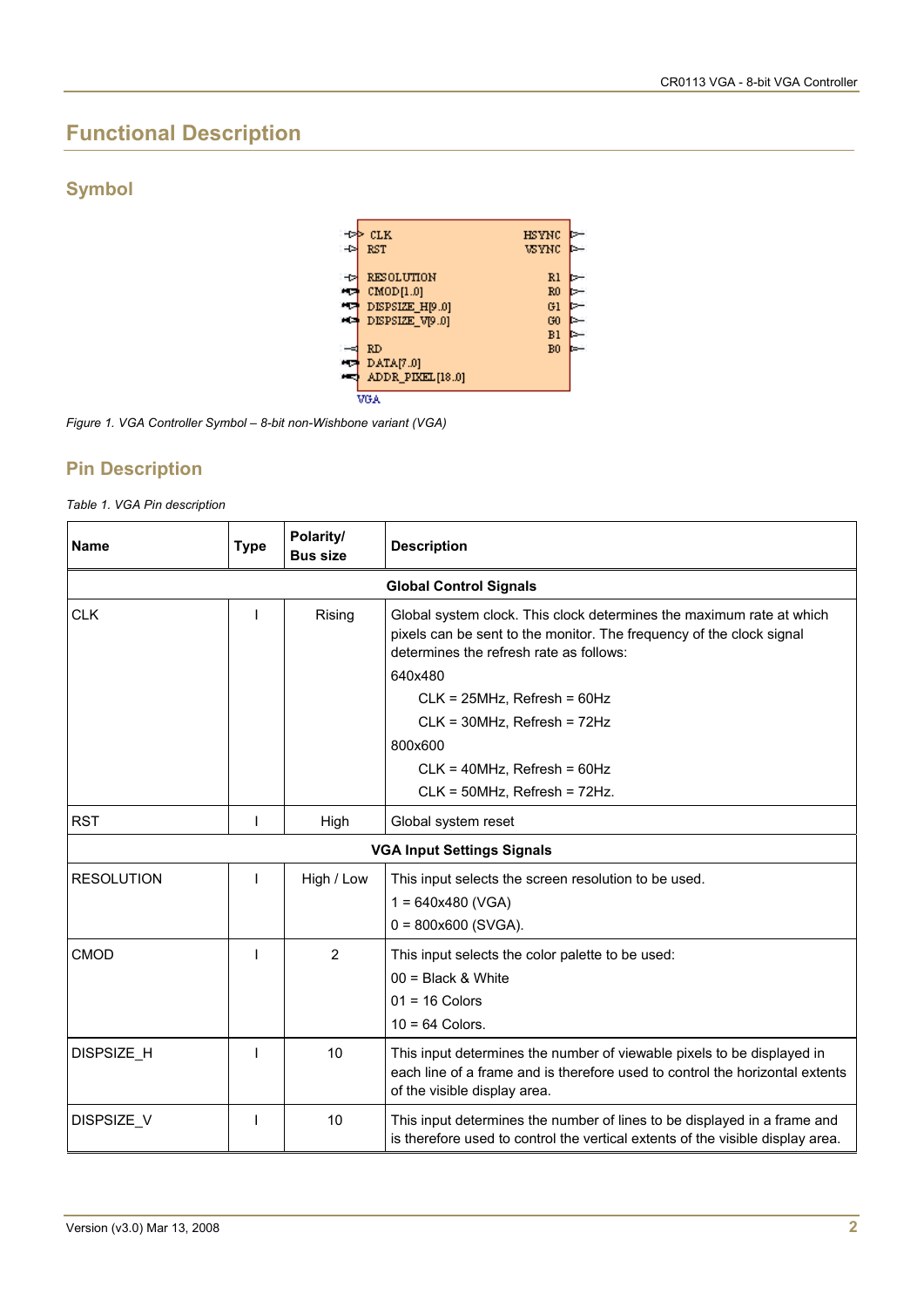| <b>Name</b>    | <b>Type</b>                                                                                                                                                                                                                                                                                                                                                              | Polarity/<br><b>Bus size</b> | <b>Description</b>                                                                                                                                                                                                                                                                                                                                                                |  |
|----------------|--------------------------------------------------------------------------------------------------------------------------------------------------------------------------------------------------------------------------------------------------------------------------------------------------------------------------------------------------------------------------|------------------------------|-----------------------------------------------------------------------------------------------------------------------------------------------------------------------------------------------------------------------------------------------------------------------------------------------------------------------------------------------------------------------------------|--|
|                |                                                                                                                                                                                                                                                                                                                                                                          |                              | <b>Data Memory Control Signals</b>                                                                                                                                                                                                                                                                                                                                                |  |
| <b>RD</b>      | O                                                                                                                                                                                                                                                                                                                                                                        | High                         | This is the enable signal when data is required to be read from the<br>memory space. This signal is controlled by, and follows, the internal line<br>enable signal, en, generated by the Synchronization Unit of the Controller.                                                                                                                                                  |  |
| <b>DATA</b>    | ı                                                                                                                                                                                                                                                                                                                                                                        | 8                            | Data input from picture memory space. Data is stored in memory in bytes,<br>the content of which depends on the chosen color palette as follows:<br>Black & White mode: 8, 1-bit pixels<br>16 Colors mode: 2, 4-bit pixels<br>64 Colors mode: 1, 6-bit pixel (DATA[50])<br>Note: In 64 Colors mode, bits 7 and 6 of each byte are not used.                                       |  |
| ADDR_PIXEL     | O                                                                                                                                                                                                                                                                                                                                                                        | 19                           | Specifies the address of the next pixel in picture memory. Addresses are<br>consecutive – once the end of the current line has been reached, the next<br>address is that of the pixel at the start of the next line down in the frame.                                                                                                                                            |  |
|                |                                                                                                                                                                                                                                                                                                                                                                          |                              | <b>VGA Monitor Control Signals</b>                                                                                                                                                                                                                                                                                                                                                |  |
| <b>HSYNC</b>   | O<br>Falling<br>Horizontal synchronization signal. This signal is used to control the<br>horizontal deflection circuit in the VGA monitor, so that the start and end<br>of a line of pixels is correctly displayed across the visible display area of<br>the screen. The horizontal size of the display area is controlled by the<br>DISPSIZE_H input to the Controller. |                              |                                                                                                                                                                                                                                                                                                                                                                                   |  |
| <b>VSYNC</b>   | O                                                                                                                                                                                                                                                                                                                                                                        | Falling                      | Vertical synchronization signal. This signal is used to control the vertical<br>deflection circuit in the VGA monitor, so that the start and end of a frame<br>(of lines) is correctly displayed between the top and bottom edges of the<br>visible display area of the screen. The vertical size of the display area is<br>controlled by the DISPSIZE_V input to the Controller. |  |
| R <sub>1</sub> | O                                                                                                                                                                                                                                                                                                                                                                        | High / Low                   | Provides the 2-bit digital signal for the intensity of red used in composing a                                                                                                                                                                                                                                                                                                    |  |
| R <sub>0</sub> |                                                                                                                                                                                                                                                                                                                                                                          |                              | pixel's displayed color. These two signals are inputs to a simple 2-bit DAC<br>(external to the Controller) that provides the analog signal required by the<br>VGA monitor.                                                                                                                                                                                                       |  |
| G <sub>1</sub> | O                                                                                                                                                                                                                                                                                                                                                                        | High / Low                   | Provides the 2-bit digital signal for the intensity of green used in                                                                                                                                                                                                                                                                                                              |  |
| G0             |                                                                                                                                                                                                                                                                                                                                                                          |                              | composing a pixel's displayed color. These two signals are inputs to a<br>simple 2-bit DAC (external to the Controller) that provides the analog<br>signal required by the VGA monitor.                                                                                                                                                                                           |  |
| <b>B1</b>      | O                                                                                                                                                                                                                                                                                                                                                                        | High / Low                   | Provides the 2-bit digital signal for the intensity of blue used in composing<br>a pixel's displayed color. These two signals are inputs to a simple 2-bit                                                                                                                                                                                                                        |  |
| B <sub>0</sub> |                                                                                                                                                                                                                                                                                                                                                                          |                              | DAC (external to the Controller) that provides the analog signal required<br>by the VGA monitor.                                                                                                                                                                                                                                                                                  |  |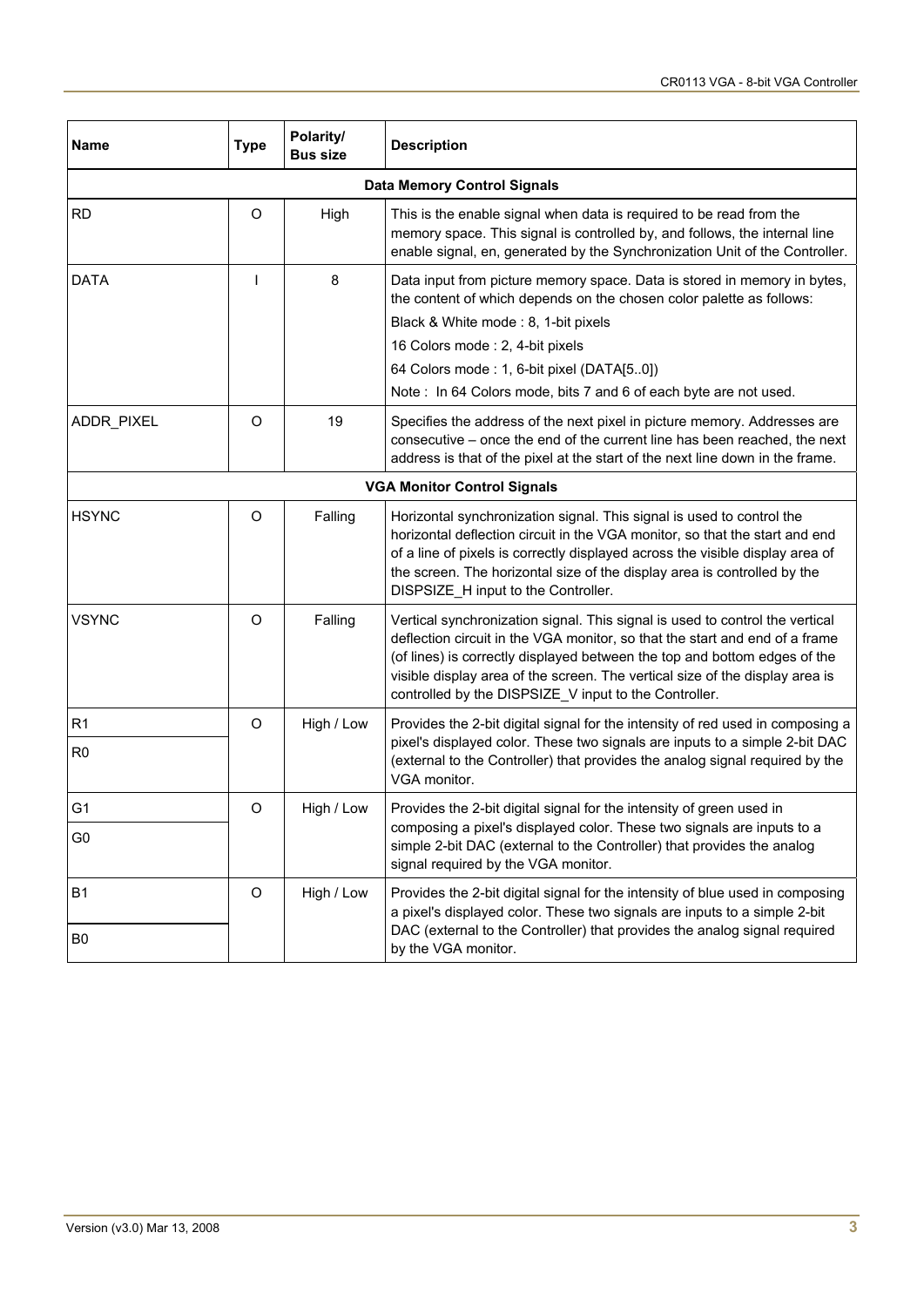## **Hardware Description**

## **Block Diagram**



*Figure 2. VGA Controller block diagram* 

## **VGA Synchronization Unit**

The Synchronization Unit provides the horizontal and vertical synchronization signals – HSYNC and VSYNC – that are required to correctly display a picture frame within the confines of a monitor's display area.

These synchronization signals are used as control inputs by the monitor's horizontal and vertical deflection circuits. These circuits deflect the electrons emitted by the three primary color electron guns (Red, Green, Blue) left to right and from top to bottom, respectively. HSYNC provides the start and stop times for the horizontal deflection circuit, so that a line of pixels is correctly drawn across the screen display. VSYNC provides the start and stop times for the vertical deflection circuit, so that the lines of a frame are correctly drawn from the top to the bottom of the screen display.

The resolution for the display is defined by the level on the RESOLUTION input. If High, the 640x480 resolution is used (VGA). If Low, the 800x600 resolution (SVGA) is used.

Although the resolution determines the area of a monitor's screen within which an image can be displayed, the full extents of the chosen resolution do not have to be used. The actual extents of the image display area on the screen can be controlled by the use of the DISPSIZE H and DISPSIZE V inputs. These inputs determine the total number of pixels to be used in a line and the total number of lines in a frame, respectively.

### **Horizontal (Line) Period**

The Horizontal Line Period – the length of time (expressed in cycles of the CLK signal) between starting to send one complete line of pixels and the next – is defined as:

 $T_{LSync}$  + Pix<sub>Total</sub> + Blanking<sub>Left</sub> + Blanking<sub>Right</sub>

| $T_{L{\rm Sync}}$     | - | the synchronization time for a line. For 640x480 resolution, this value is 95 clock cycles. For 800x600<br>resolution, this value is 120 clock cycles.                    |
|-----------------------|---|---------------------------------------------------------------------------------------------------------------------------------------------------------------------------|
| $Pix_{\text{Total}}$  | - | the integer value of the DISPSIZE H input. This is the total viewable pixels sent per line to the monitor.                                                                |
| <b>Blanking</b> Left  | - | the number of blank pixels that are inserted to the left of the viewable pixel area of the screen display. The<br>number of blank pixels depends on the resolution used:  |
|                       |   | 640x480 : No. of blank pixels = $23 + ((640 - \text{Fix}_{\text{Total}})/2)$                                                                                              |
|                       |   | 800x600 : No. of blank pixels = $56 + ((800 - \text{Fix}_{\text{Total}})/2)$                                                                                              |
| <b>Blanking Right</b> |   | the number of blank pixels that are inserted to the right of the viewable pixel area of the screen display.<br>The number of blank pixels depends on the resolution used: |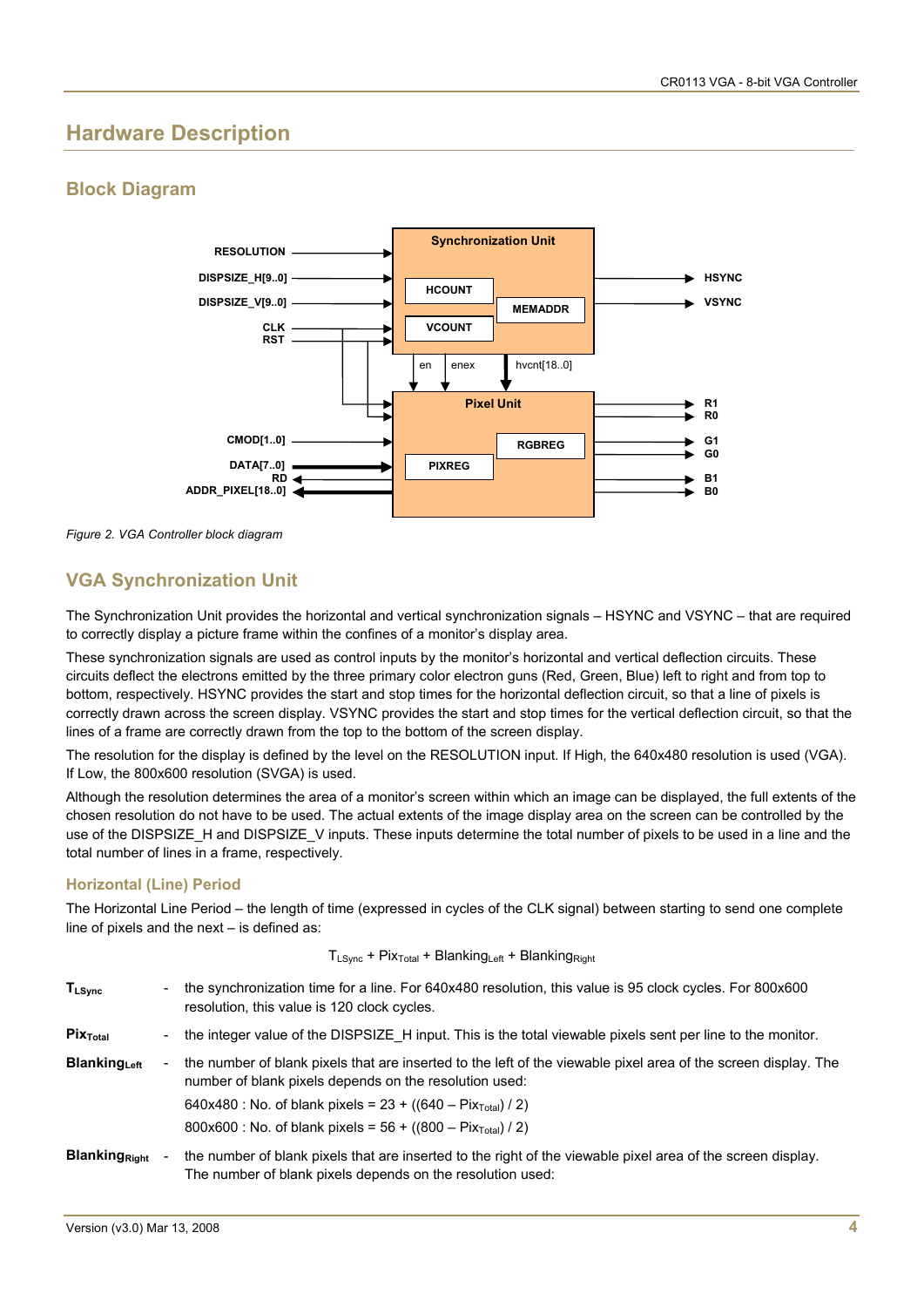640x480 : No. of blank pixels =  $47 + ((640 - \text{Fix}_{\text{Total}}) / 2)$ 800x600 : No. of blank pixels =  $63 + ((800 - \text{Fix}_{\text{Total}}) / 2)$ 

Note: As a pixel is sent on each rising edge of CLK, the values for **Pix<sub>Total</sub>**, **Blanking**<sub>Left</sub> and **Blanking**<sub>Right</sub> equate to the total number of clock cycles involved for each.

To express the line period in units of time, the result of the above equation must be multiplied by **1/frequency of CLK**.

#### **Horizontal Counter (HCOUNT)**

The horizontal counter (or pixel counter) stores the current horizontal position within a line of pixels. The counter is reset to zero when the VGA Controller receives an external reset signal (RST). The size of the counter depends on the value chosen for DISPSIZE H, as the range is simply:

0 to Horizontal Line Period - 1

Substituting the relevant values into the expression for the Horizontal Line Period and taking the maximum number of pixels in a line for each of the supported display resolutions, the maximum ranges for the counter are:

- 640x480: 0 to 804
- 800x600: 0 to 1038.

The counter has 10-bit resolution.

While the value in the counter is less than the Horizontal Line Period, the counter is incremented on the rising edge of the external clock signal (CLK). The counter is cyclic in its operation; on reaching the upper limit of its range, it is rolled over to zero again on the rising edge of the next clock cycle.

The value in the horizontal counter is tested to determine whether or not the address counter (MEMADDR) is incremented. It is also used to determine the activation of the HSYNC signal.

#### **Generation of the Horizontal Synchronization Signal – HSYNC**

The HSYNC signal is High (inactive) after an external reset signal (RST) is received by the VGA Controller. The signal is updated on each rising edge of the external clock signal (CLK).

The state of the HSYNC signal depends on the value stored in the horizontal counter and is driven low when:

 $HCOUNT \geq (Pix_{Total} + Blanking<sub>Left</sub>)$ 

and remains low while:

 $HCOUNT < (Pix_{Total} + Blanking_{Left} + T_{LSVnc})$ 

#### **Vertical (Frame) Period**

The Vertical Frame Period – the length of time (expressed in cycles of the HSYNC signal) between starting to send one complete frame and the next – is defined as:

 $T_{FSVnc}$  + Lin<sub>Total</sub> + Blanking<sub>Left</sub> + Blanking<sub>Right</sub>

| <b>T</b> <sub>FSync</sub> |                          | the synchronization time for a frame. For 640x480 resolution, this value is 2 HSYNC cycles. For 800x600<br>resolution, this value is 6 HSYNC cycles.          |
|---------------------------|--------------------------|---------------------------------------------------------------------------------------------------------------------------------------------------------------|
| Lin <sub>Total</sub>      | $\blacksquare$           | the integer value of the DISPSIZE V input. This is the total number of viewable lines that will be sent per<br>frame to the monitor.                          |
| <b>Blanking</b> Left      | $\overline{\phantom{a}}$ | the number of blank lines that are inserted above the viewable pixel area of the screen display. The<br>number of blank lines depends on the resolution used: |
|                           |                          | 640x480 : No. of blank lines = $14 + ((480 - Lin_{Total}) / 2)$                                                                                               |
|                           |                          | 800x600 : No. of blank lines = $37 + ((600 - Lin_{Total}) / 2)$                                                                                               |
| <b>Blanking Right</b>     |                          | the number of blank lines that are inserted below the viewable pixel area of the screen display. The<br>number of blank lines depends on the resolution used: |
|                           |                          | 640x480 : No. of blank lines = $32 + ((480 - Lin_{Total}) / 2)$                                                                                               |
|                           |                          | 800x600 : No. of blank lines = $23 + ((600 - Lin_{Total}) / 2)$                                                                                               |

Note: As a line is sent on each rising edge of HSYNC, the values for **Lin<sub>Total</sub>, Blanking**<sub>Left</sub> and **Blanking**<sub>Right</sub> equate to the total number of HSYNC cycles involved for each.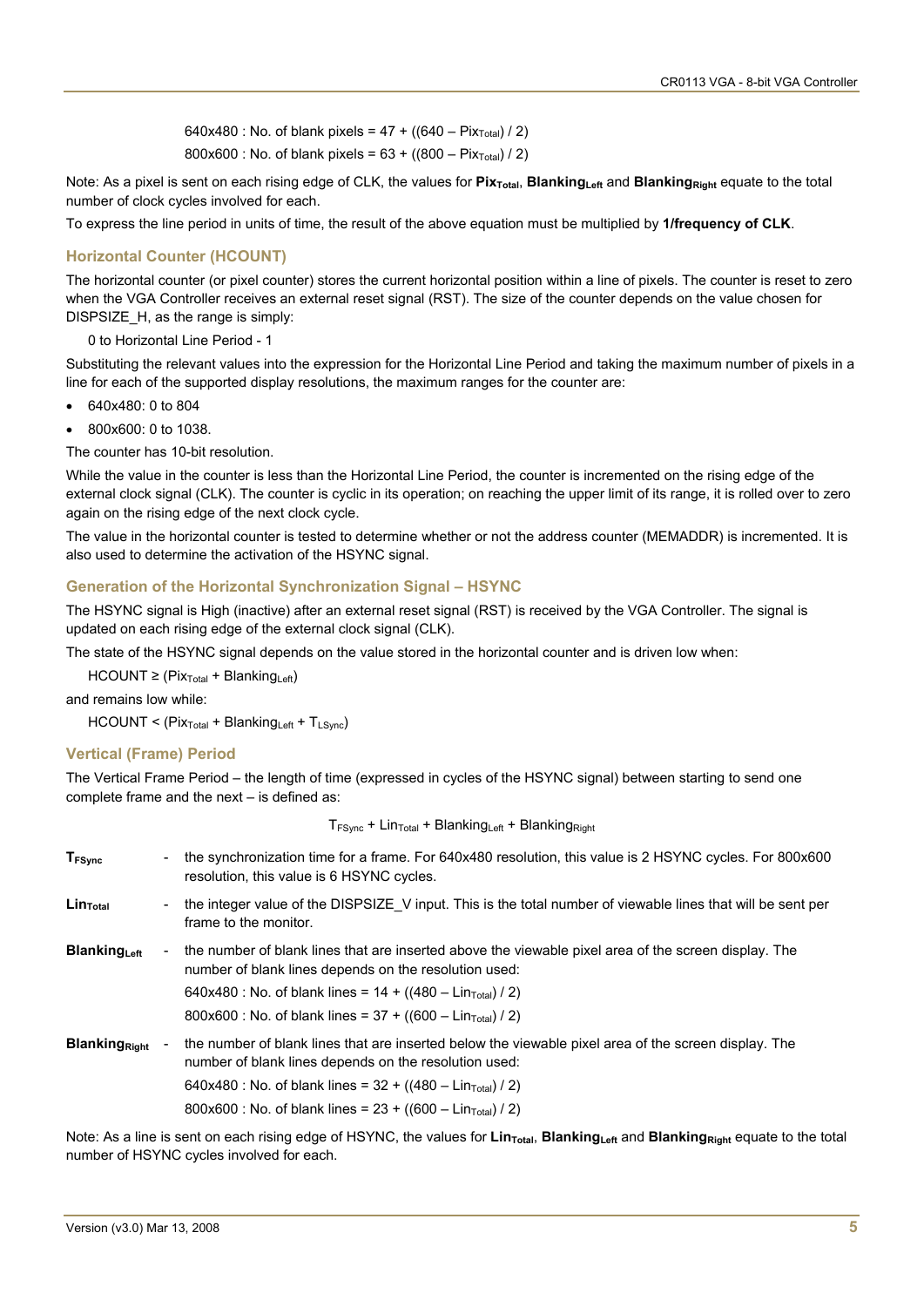#### **Vertical Counter (VCOUNT)**

The vertical counter (or line counter) stores the current vertical position within a frame of lines. The counter is reset to zero when the VGA Controller receives an external reset signal (RST). The size of the counter depends on the value chosen for DISPSIZE V, as the range is simply:

0 to Vertical Frame Period - 1

Substituting the relevant values into the expression for the Vertical Frame Period and taking the maximum number of lines in a frame for each of the supported display resolutions, the maximum ranges for the counter are:

- 640x480: 0 to 527
- 800x600: 0 to 665.

The counter has 10-bit resolution.

While the value in the counter is less than the Vertical Frame Period, the counter is incremented on the rising edge of the horizontal synchronization signal (HSYNC). The counter is cyclic in its operation; on reaching the upper limit of its range, it is rolled over to zero again on the next rising edge of HSYNC.

The value in the vertical counter is tested to determine whether the address counter (MEMADDR) is rolled over to zero or not. It is also used to determine the activation of the VSYNC signal.

#### **Generation of the Vertical Synchronization Signal - VSYNC**

The VSYNC signal is High (inactive) after an external reset signal (RST) is received by the VGA Controller. The signal is updated after every line of pixels is completed (i.e. on each rising edge of the HSYNC signal).

The state of the VSYNC signal depends on the value stored in the vertical counter and is driven low when:

VCOUNT ≥ (Lin<sub>Total</sub> + Blanking<sub>Left</sub>)

and remains low while:

 $VCOUNT < (Lin<sub>Total</sub> + Blanking<sub>Left</sub> + T<sub>FSVnc</sub>)$ 

#### **Address Counter (MEMADDR)**

The address counter is used to store the position of the next consecutive pixel in the frame. Its value is passed to the Pixel Unit on the internal bus signal hvcnt, which is then used to provide the ADDR\_PIXEL signal, to obtain the next pixel from picture memory.

The counter is reset to zero when the VGA Controller receives an external reset signal (RST). The size of the counter depends on the values chosen for DISPSIZE H and DISPSIZE V, as the range is simply:

0 to (Pix $_{\text{Total}}$  x Lin $_{\text{Total}}$ ) - 1

Taking the maximum number of pixels in a line and lines in a frame, for each of the supported display resolutions, the maximum ranges for the counter are:

- 640x480: 0 to 307199
- 800x600: 0 to 479999.
- The counter has 19-bit resolution.

While the value in the horizontal counter (HCOUNT) is less than the total number of viewable pixels in a line (Pix<sub>Total</sub>, the integer value of DISPSIZE H), the counter is incremented on the rising edge of the external clock signal (CLK). Pixel addressing within the frame is consecutive. When the counter reaches the last pixel in a line, its incremented value is the first pixel in the next line down.

The address counter will continue to be incremented until the value in the vertical counter (VCOUNT) is greater than or equal to the total number of viewable lines in a frame (Lin<sub>Total</sub>, the integer value of DISPSIZE\_V). At this point, it will be rolled over to zero.

#### **Blank Pixel Generation**

The total number of viewable pixels in a line and viewable lines in a frame is determined by the display resolution chosen through the RESOLUTION input (1=  $640x480$ ; 0 =  $800x600$ ) and the values received on the DISPSIZE H and DISPSIZE V buses. Whether the full extent of the chosen display resolution is used or not, the areas of the monitor screen to the top, bottom, left and right of the viewable frame area are blanked, by putting black pixels at the required line-pixel positions. This has the effect of centering the image on the screen.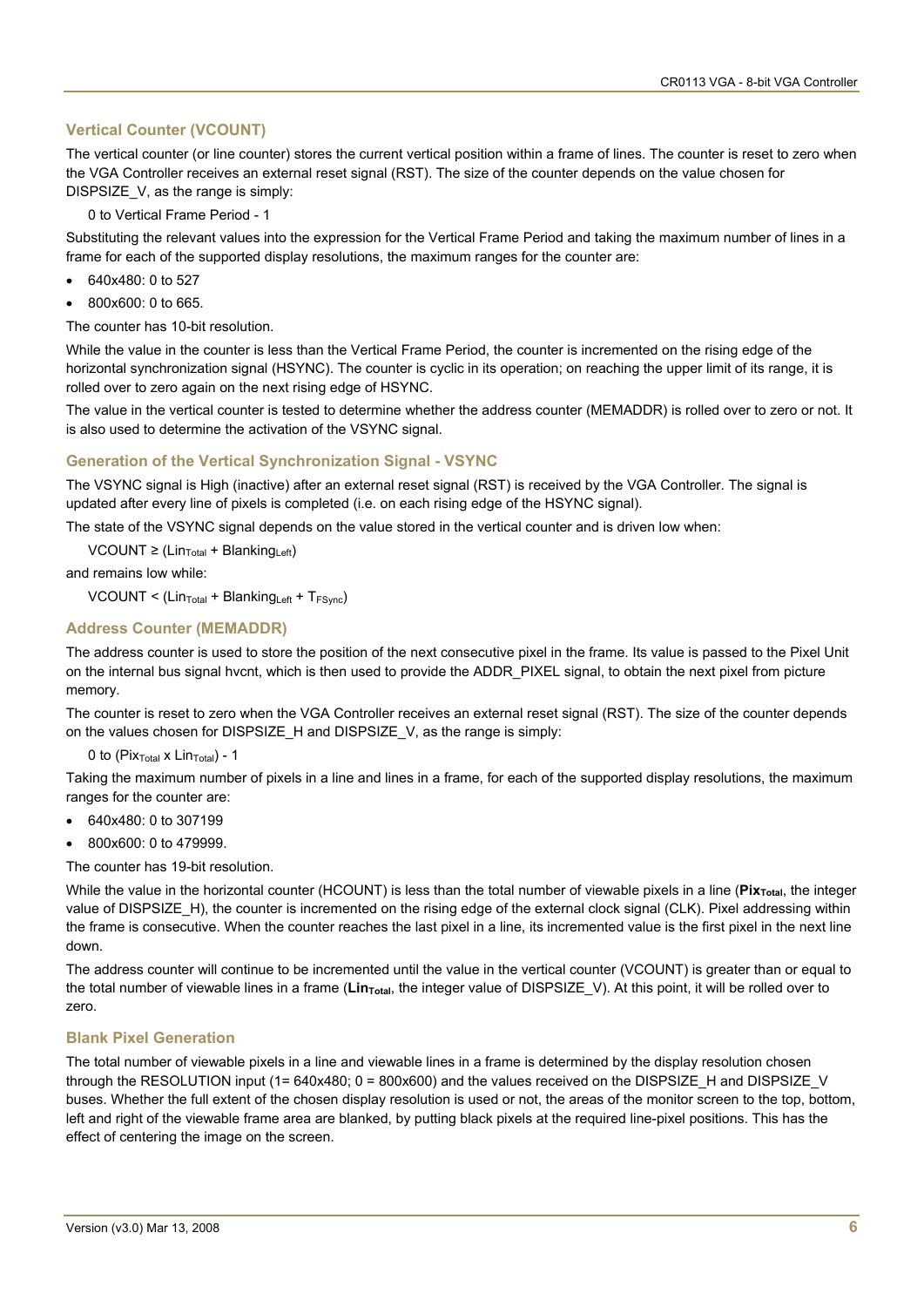The color generated for a pixel in the Pixel Unit depends on whether the particular pixel requires to be blanked or not. The Synchronization Unit provides a signal to the Pixel Unit for this very reason. This is the line display enable signal - en. The signal is checked on each rising edge of the external clock signal (CLK) and is set as follows:

If (HCOUNT  $\geq$  Pix<sub>Total</sub>) or (VCOUNT  $\geq$  Lin<sub>Total</sub>) then

en = 0 (pixel requires to be blanked – set color to be black)

#### Else

en = 1 (pixel is a viewable pixel – generate RGB color accordingly).

#### **VGA Signal Timing**

[Figure 3](#page-6-0) summarizes the signal timing involved in sending a line of pixels and a frame of lines. The actual time values differ according to the resolution selected (640x480 or 800x600), the processor-defined values for DISPSIZE\_H and DISPSIZE\_V and the frequency of the external clock signal (CLK).



<span id="page-6-0"></span>

### **VGA Pixel Unit**

The Pixel Unit provides access to the pixilated image stored in external picture memory, reading in data a byte at a time and formatting each pixel to be displayed. For each pixel, the 6-bit RGB value required for the control of the monitor's three, primary color electron guns is generated, so that the pixel is displayed on the screen with the correct color.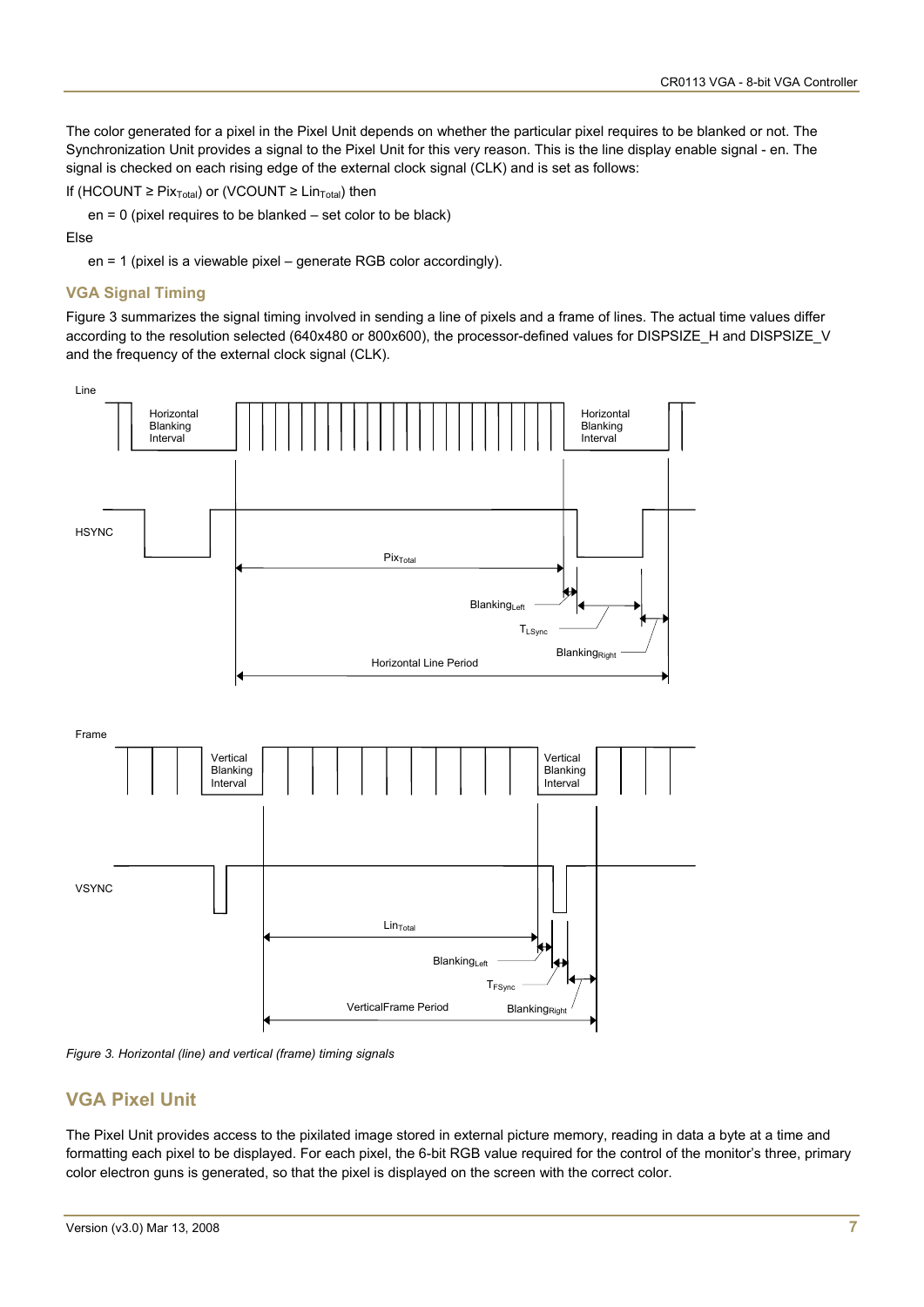#### **Accessing the Stored Image**

The image to be displayed on the monitor screen is written, by the host microcontroller, into external memory space (RAM). This memory space can be located anywhere (e.g. using a block of RAM within the FPGA design, or using the SRAM on the NanoBoard itself).

Pixel data is stored in the memory space in bytes. The number of pixels in a byte depends on which color palette is being used for the image (selected by the CMOD input):

- in Black & White mode one byte of data in RAM contains 8, 1-bit pixels
- in 16 Colors mode one byte of data in RAM contains 2, 4-bit pixels
- in 64 Colors mode one byte of data in RAM contains 1, 6-bit pixel (DATA[7..6] are not used)

The size of memory required to store a picture is determined by the total number of viewable pixels in a line (determined by DISPSIZE H), the total number of viewable lines in a frame (determined by DISPSIZE V) and the number of pixels stored in each byte in memory space:

Memory required for picture =  $(\text{Pix}_{\text{Total}} \times \text{Lin}_{\text{Total}}) /$  number of pixels per byte

The address in RAM where the next pixel is stored is determined using an internal signal provided by the Synchronization Unit – hvcnt – which reflects the current contents of the MEMADDR register. The exact addressing is described below.

#### **Black & White Mode**

The picture memory address – the byte of data containing the next 8 pixels – is determined by using bits 18..3 of hvcnt and right shifting the contents by three:

ADDR\_PIXEL = "00" & hvcnt[18..3]

#### **16 Colors Mode**

The picture memory address – the byte of data containing the next 2 pixels – is determined by using bits 18..1 of hvcnt and right shifting the contents by one:

ADDR\_PIXEL = '0' & hvcnt[18..1]

#### **64 Colors Mode**

The picture memory address – the byte of data containing the next pixel – is determined by using the full value of hvcnt:

ADDR\_PIXEL = hvcnt[18..0]

#### **The Pixel Register (PIXREG)**

The Pixel register is used to receive the byte of pixel data read from the current address in memory space. The register, PIXREG, is reset to zero when the VGA Controller receives an external reset signal (RST).

The register is updated on each rising edge of the CLK signal. Data can be read from the memory space as long as the RD signal is active (High). The RD signal is itself controlled by the external line display enable signal, enex. This internally generated signal is defined as follows:

If ((HCOUNT > (Pix<sub>Total</sub>+1)) and (HCOUNT < Line Period)) or ((VCOUNT > (Lin<sub>Total</sub>+1)) and (VCOUNT < Frame Period)) then

 $enex = 0$ 

Else

 $enex = 1$ 

When enex is Low, read access from memory is disabled (RD = 0).

The point at which data is loaded from memory into PIXREG depends on the particular color palette that is chosen – Black & White, 16 Colors, or 64 Colors.

#### **Black & White Mode**

The next byte of data will be loaded into the register whenever the lowest three bits of the hvcnt signal – received from the Synchronization Unit - are "000".

For the currently loaded byte, the active pixel is always in the lowest bit position of the Pixel register. Each pixel in the data byte is moved into this active pixel position by shifting the contents of the register right by one bit, on each rising edge of CLK.

#### **16 Colors Mode**

The next byte of data will be loaded into the register whenever the lowest bit of the hvcnt signal – received from the Synchronization Unit - is a '0'.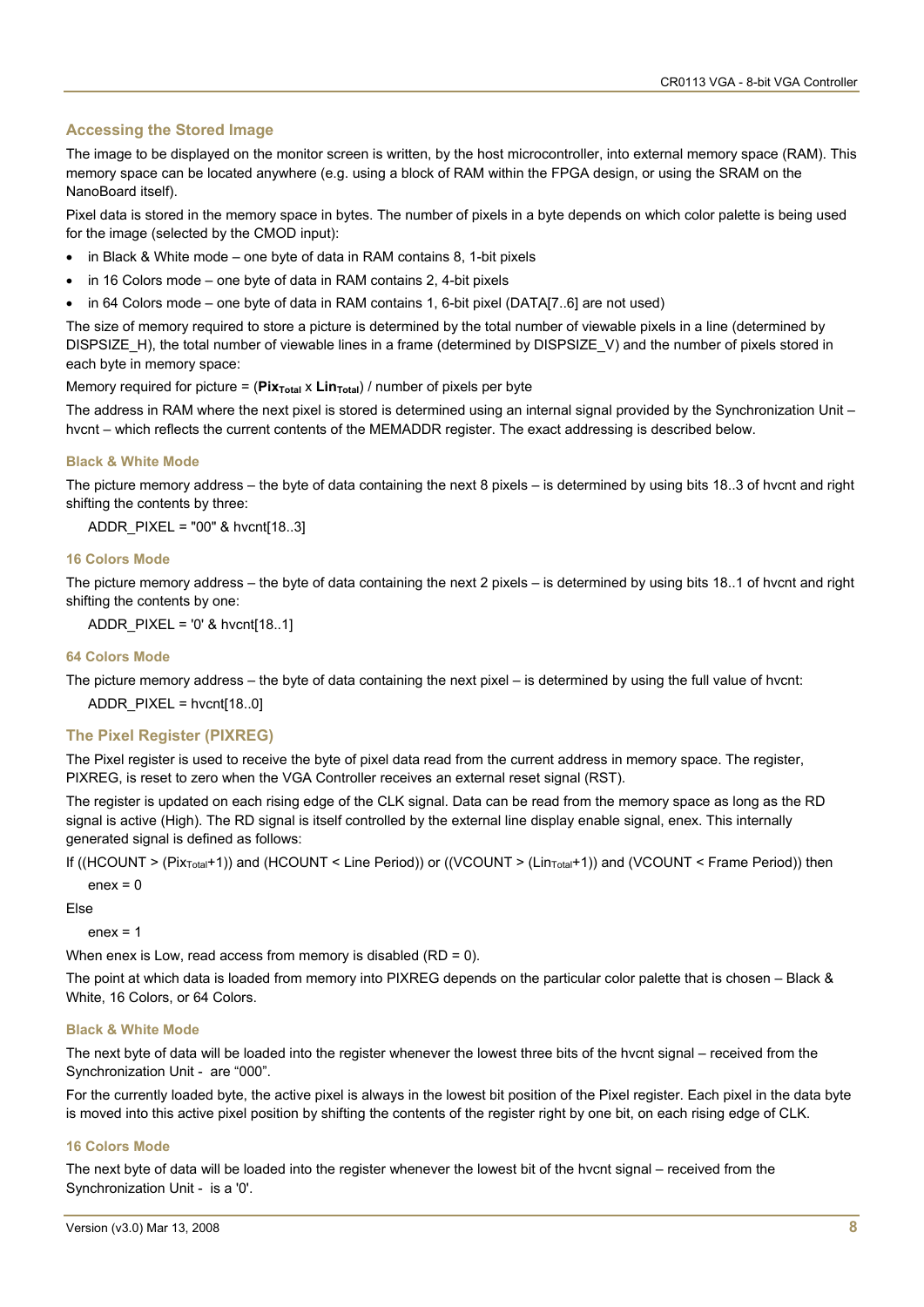For the currently loaded byte, the active pixel is always in the low order nibble of the Pixel register. Remember that in this mode, each byte of data contains two pixels. The second pixel is moved into this active pixel position by shifting the contents of the register right by four bits, on the rising edge of CLK.

#### **64 Colors Mode**

The next byte of data will be loaded into the register on the rising edge of the external system clock signal (CLK). In this mode, the read of pixel data does not depend on the status of the hvcnt signal received from the Synchronization Unit.

#### **The RGB Register (RGBREG)**

The RGB register is used to store the six bits that are required for driving the red, green and blue color guns of the target monitor. When the chosen color palette is either Black & White or 16 Colors, these six bits are obtained by mapping the value of the active pixel to a predefined RGB code. When the chosen color palette is 64 Colors, the actual pixel value is used directly.

The register, RGBREG, is reset to zero (000000) when the VGA Controller receives an external reset signal (RST). This RGB code represents black.

The register is updated on each rising edge of the CLK signal and the value loaded is dependent on the state of the line display enable signal, en. When en is Low, blanking is required and RGBREG is loaded with the code for black (000000).

Table 2 illustrates the mapping of a 1-bit pixel (Black & White mode) and a 4-bit pixel (16 Colors mode) into the required RGB color code.

| <b>Color Palette</b><br><b>Mode</b> | <b>State of line</b><br>display enable<br>signal (en) | <b>Active pixel value</b> | <b>RGB Color Code</b><br>(loaded into<br><b>RGBREG)</b> |              |
|-------------------------------------|-------------------------------------------------------|---------------------------|---------------------------------------------------------|--------------|
| <b>B&amp;W</b>                      | 1                                                     | $\pmb{0}$                 | 000000                                                  | <b>Black</b> |
|                                     |                                                       | $\mathbf{1}$              | 111111                                                  | White        |
|                                     | 0                                                     | $\mathbf 0$               | 000000                                                  | <b>Black</b> |
|                                     |                                                       | $\mathbf{1}$              | 000000                                                  | <b>Black</b> |
| 16 Colors                           | 1                                                     | 0000                      | 000000                                                  | <b>Black</b> |
|                                     |                                                       | 0001                      | 100000                                                  |              |
|                                     |                                                       | 0010                      | 001000                                                  |              |
|                                     |                                                       | 0011                      | 101000                                                  |              |
|                                     |                                                       | 0100                      | 000010                                                  |              |
|                                     |                                                       | 0101                      | 100010                                                  |              |
|                                     |                                                       | 0110                      | 001010                                                  |              |
|                                     |                                                       | 0111                      | 010101                                                  |              |
|                                     |                                                       | 1000                      | 101010                                                  |              |
|                                     |                                                       | 1001                      | 110000                                                  | Red          |
|                                     |                                                       | 1010                      | 001100                                                  | Green        |
|                                     |                                                       | 1011                      | 111100                                                  | Yellow       |
|                                     |                                                       | 1100                      | 000011                                                  | <b>Blue</b>  |
|                                     |                                                       | 1101                      | 110011                                                  | Magenta      |
|                                     |                                                       | 1110                      | 001111                                                  | Cyan         |
|                                     |                                                       | 1111                      | 111111                                                  | White        |
|                                     | $\pmb{0}$                                             | 0000                      | 000000                                                  | <b>Black</b> |
|                                     |                                                       | 0001                      | 000000                                                  | <b>Black</b> |

*Table 2. Mapping of pixel data to RGB color*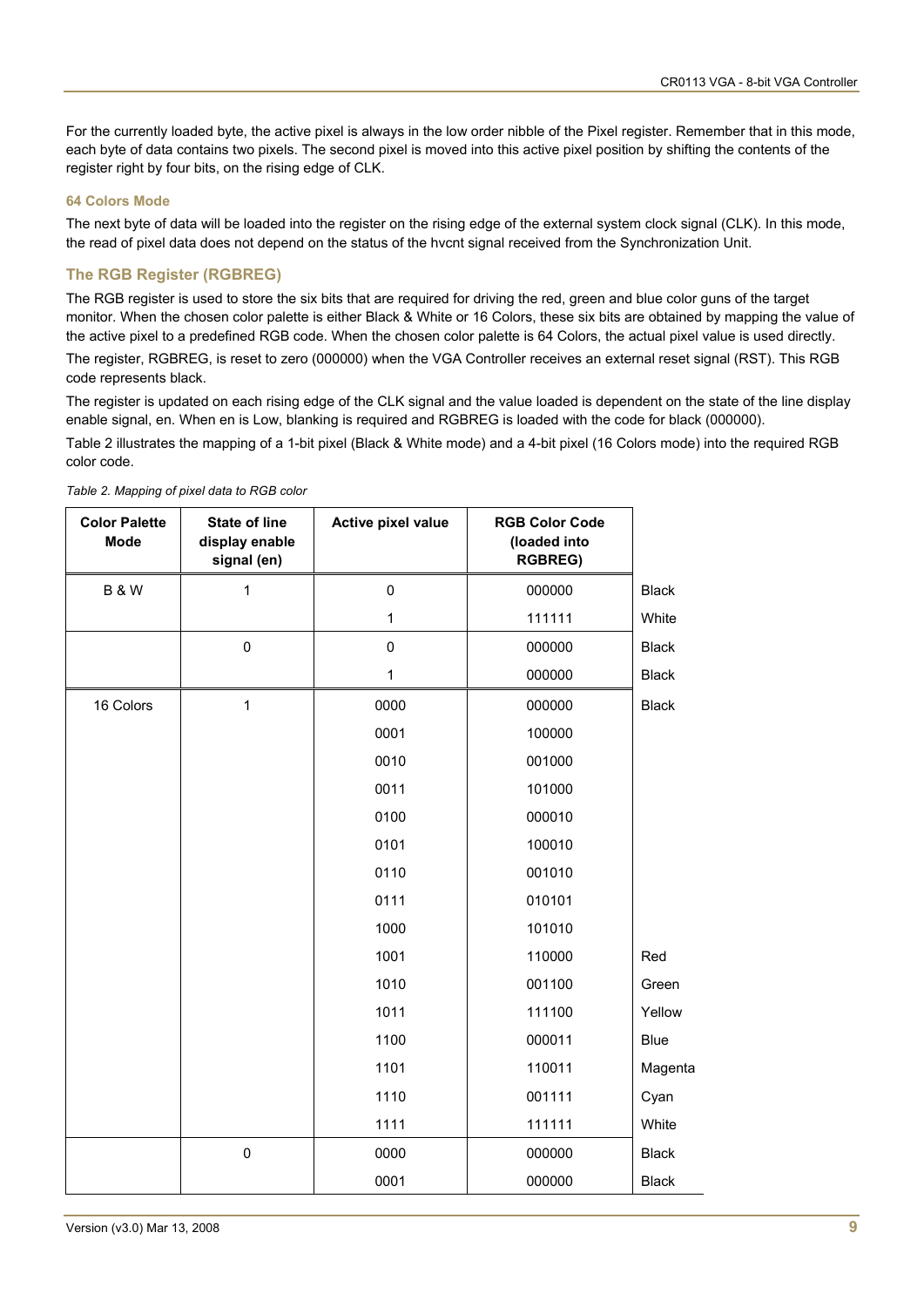| <b>Color Palette</b><br>Mode | <b>State of line</b><br>display enable<br>signal (en) | Active pixel value | <b>RGB Color Code</b><br>(loaded into<br><b>RGBREG)</b> |              |
|------------------------------|-------------------------------------------------------|--------------------|---------------------------------------------------------|--------------|
|                              |                                                       | 0010               | 000000                                                  | <b>Black</b> |
|                              |                                                       | 0011               | 000000                                                  | <b>Black</b> |
|                              |                                                       | 0100               | 000000                                                  | <b>Black</b> |
|                              |                                                       | 0101               | 000000                                                  | <b>Black</b> |
|                              |                                                       | 0110               | 000000                                                  | <b>Black</b> |
|                              |                                                       | 0111               | 000000                                                  | <b>Black</b> |
|                              |                                                       | 1000               | 000000                                                  | <b>Black</b> |
|                              |                                                       | 1001               | 000000                                                  | <b>Black</b> |
|                              |                                                       | 1010               | 000000                                                  | <b>Black</b> |
|                              |                                                       | 1011               | 000000                                                  | <b>Black</b> |
|                              |                                                       | 1100               | 000000                                                  | <b>Black</b> |
|                              |                                                       | 1101               | 000000                                                  | <b>Black</b> |
|                              |                                                       | 1110               | 000000                                                  | <b>Black</b> |
|                              |                                                       | 1111               | 000000                                                  | <b>Black</b> |

The RGB color code stored in the RGB register is output from the VGA Controller as separate 2-bit R, G and B values (outputs R0, R1, G0, G1, B0 and B1).

The monitor itself expects analog signals as inputs to its electron gun control circuits. This is achieved by using 2-bit digital to analog converter circuitry, located on the NanoBoard-NB1 itself, as shown in [Figure](#page-9-0) *4*.



<span id="page-9-0"></span>*Figure 4. Digital to Analog RGB conversion* 

For each color, the 2-bit digital signal from the VGA Controller can be converted into 4 distinct analog levels. These levels specify the intensity of each of the three primary colors to use when displaying the pixel on the monitor's screen. The levels range from 0V (total darkness) to 0.7V (maximum brightness).

With each analog input being one of four possible levels, the monitor can display each pixel on the screen with one of 64 different color permutations.